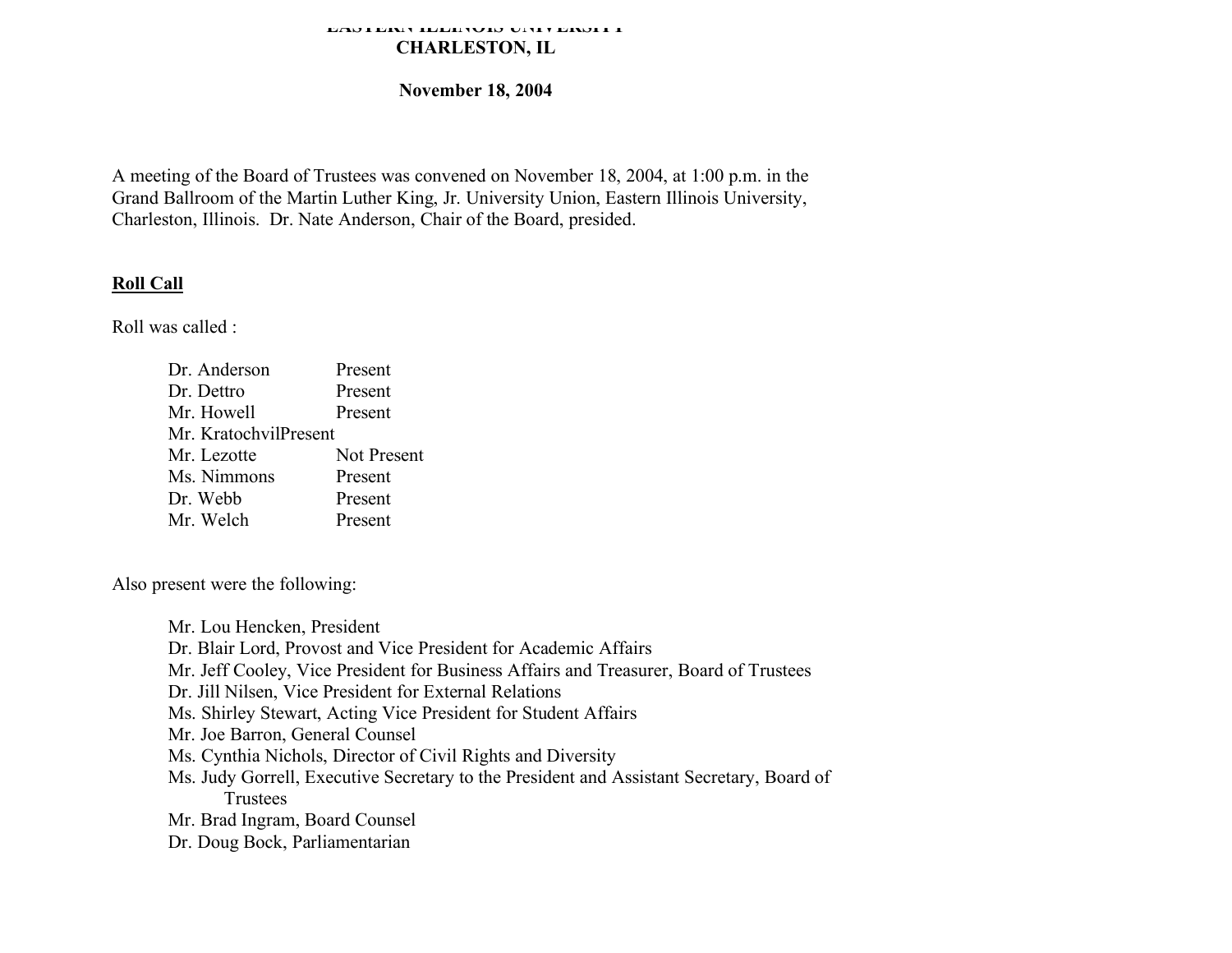Ms. Nimmons moved that the Board of Trustees convene in Executive Session to consider the employment of employees as permitted by Section 2.C.1 of the Open Meetings Act, collective negotiating matters, as permitted by Section 2.C.2 of the Open Meetings Act, the purchase or lease of real property, as permitted by Section 2.C.5 of the Open Meetings Act, and pending probable, or imminent litigation, as permitted by Section 2.C.11 of the Open Meetings Act. Dr. Dettro seconded the motion.

Roll was called and the vote was as follows:

| Dr. Dettro        | Yes        |
|-------------------|------------|
| Mr. Howell        | Yes        |
| Mr. KratochvilYes |            |
| Ms. Nimmons       | <b>Yes</b> |
| Dr Webb           | Yes        |
| Mr. Welch         | Yes        |
| Dr Anderson       | Yes        |
|                   |            |

Motion carried.

## **Action Items**

1. Dr. Dettro moved to approve the minutes of the September 10, 2004 Board meeting. Ms. Nimmons seconded the motion.

Roll was called and the vote was as follows:

| Dr. Dettro        | Yes |  |
|-------------------|-----|--|
| Mr. Howell        | Yes |  |
| Mr. KratochvilYes |     |  |
| Ms. Nimmons       | Yes |  |
| Dr. Webb          | Yes |  |
| Mr. Welch         | Yes |  |
| Dr. Anderson      | Yes |  |

Motion carried.

2. Ms. Nimmons moved to approve the Blair Hall remediation and asbestos abatement which includes structural drying, mold remediation, and selective interior demolition in preparation for the renovation of Blair Hall. The recommended vendor is Champion

Environmental Services, Inc., Crown Point, IN, with a cost of \$596,090.00, including  $554,1900,00$ contingency. Mr. Kratochvil seconded the motion. Mr.  $\frac{1}{2}$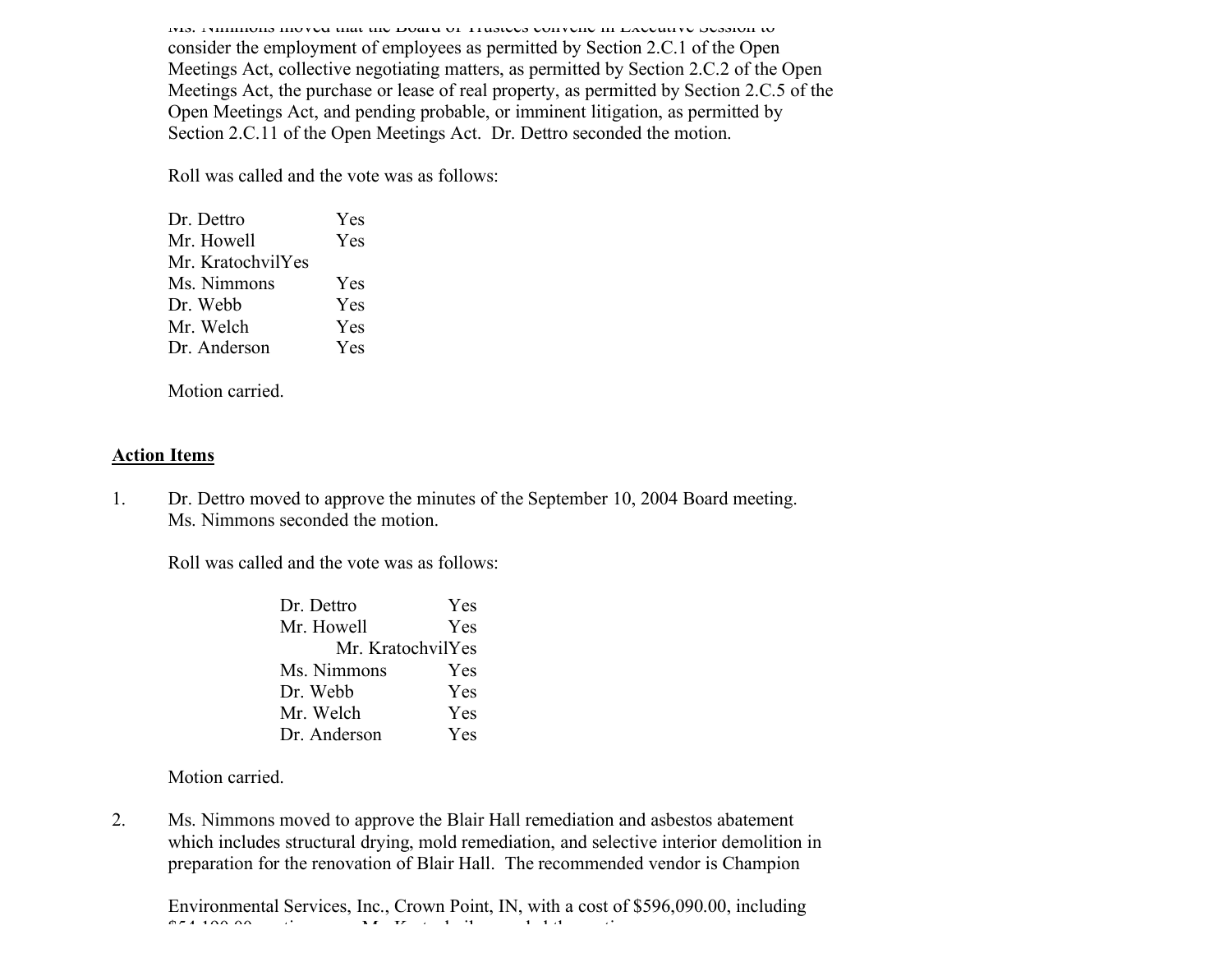Dr. Dettro Yes Mr. Howell Yes Mr. KratochvilYes Ms. Nimmons Yes Dr. Webb Yes Mr. Welch Yes Dr. Anderson Yes

Motion carried.

3. Mr. Kratochvil moved to approve the purchase of 9.367 acres of land that would allow WEIU-TV to construct a transmitter tower with antenna and install a digital transmitter that would allow WEIU-TV to have digital broadcast capabilities per Federal Communications Commission (FCC) mandated requirements. The recommended vendor is Robert Donnell and David Donnell, Humboldt, IL, with a cost of \$44,000.00. Ms. Nimmons seconded the motion.

Roll was called and the vote was as follows:

| Dr. Dettro        | Yes |  |
|-------------------|-----|--|
| Mr. Howell        | Yes |  |
| Mr. KratochvilYes |     |  |
| Ms. Nimmons       | Yes |  |
| Dr. Webb          | Yes |  |
| Mr. Welch         | Yes |  |
| Dr. Anderson      | Yes |  |

Motion carried.

4. Mr. Welch moved to approve the purchase of a transmitter tower for WEIU-TV, which includes all labor and materials to construct a four hundred and ninety two foot tower that would enable WEUI-TV to meet Federal Communications Commission (FCC) mandated requirements for digital television signal transmission. Also included is a new antenna, to be attached to the new tower, and necessary equipment for connectivity from the new tower to the WEIU studios. The recommended vendor is ERI Installations, Inc. Chandler, IN, with a cost of \$530,596.00, including \$48, 236.26 contingency. Dr. Webb seconded the motion.

Roll was called and the vote was as follows:

Dr. Dettro Yes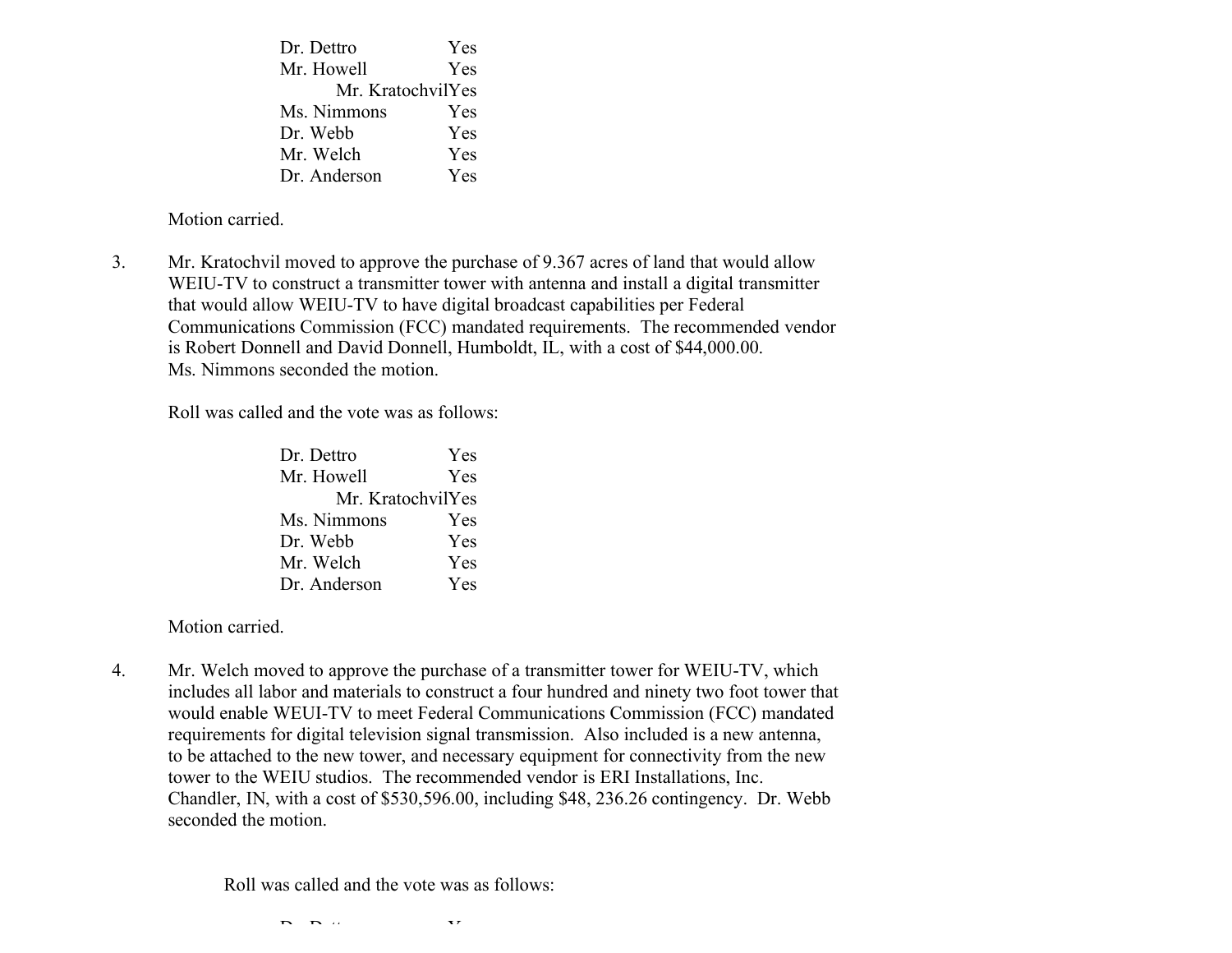| 1715. TVIIIIIIIIUII5 | دن 1       |
|----------------------|------------|
| Dr. Webb             | Yes        |
| Mr. Welch            | <b>Yes</b> |
| Dr. Anderson         | Yes        |

5. Dr. Webb moved to approve the purchase of a transmitter for WEIU-TV, which would include all labor and materials to install and test a new digital/analog transmitter at WEIU-TV, enabling the University's television station, WEIU-TV, to meet the digital transmission requirements of the Federal Communications Commission (FCC). The recommended vendor is Harris Corporation, Mason, OH, with a cost of \$717,448.00, including \$65,222.58 contingency. Mr. Howell seconded the motion.

Roll was called and the vote was as follows:

| Dr. Dettro        | Yes |  |
|-------------------|-----|--|
| Mr. Howell        | Yes |  |
| Mr. KratochvilYes |     |  |
| Ms. Nimmons       | Yes |  |
| Dr. Webb          | Yes |  |
| Mr. Welch         | Yes |  |
| Dr. Anderson      | Yes |  |

Motion carried.

6. Ms. Nimmons moved to approve the purchase of database software and maintenance which includes a five year agreement for campus-wide licenses, product support and software updates for Oracle Database Enterprise Edition and Oracle Application Server Enterprise Edition software. The University would purchase this software by making quarterly installment payments during the five year period beginning January 1, 2005 through December 31, 2010, during which time Oracle Corporation would provide necessary software system maintenance, upgrades and enhancements. The recommended vendor is Oracle Corporation, Redwood Shores, CA, with a cost of \$918,230.00, paid as follows: FY2005, \$87,239; FY2006, \$174,479; FY2007, \$174,479; FY2008, \$174,479; FY2009, 174,479; FY2010, \$133,075, for a total of \$918,230. Mr. Kratochvil seconded the motion.

Roll was called and the vote was as follows:

| Dr. Dettro |    | Yes |
|------------|----|-----|
| <b>TT</b>  | 11 | ▾▾  |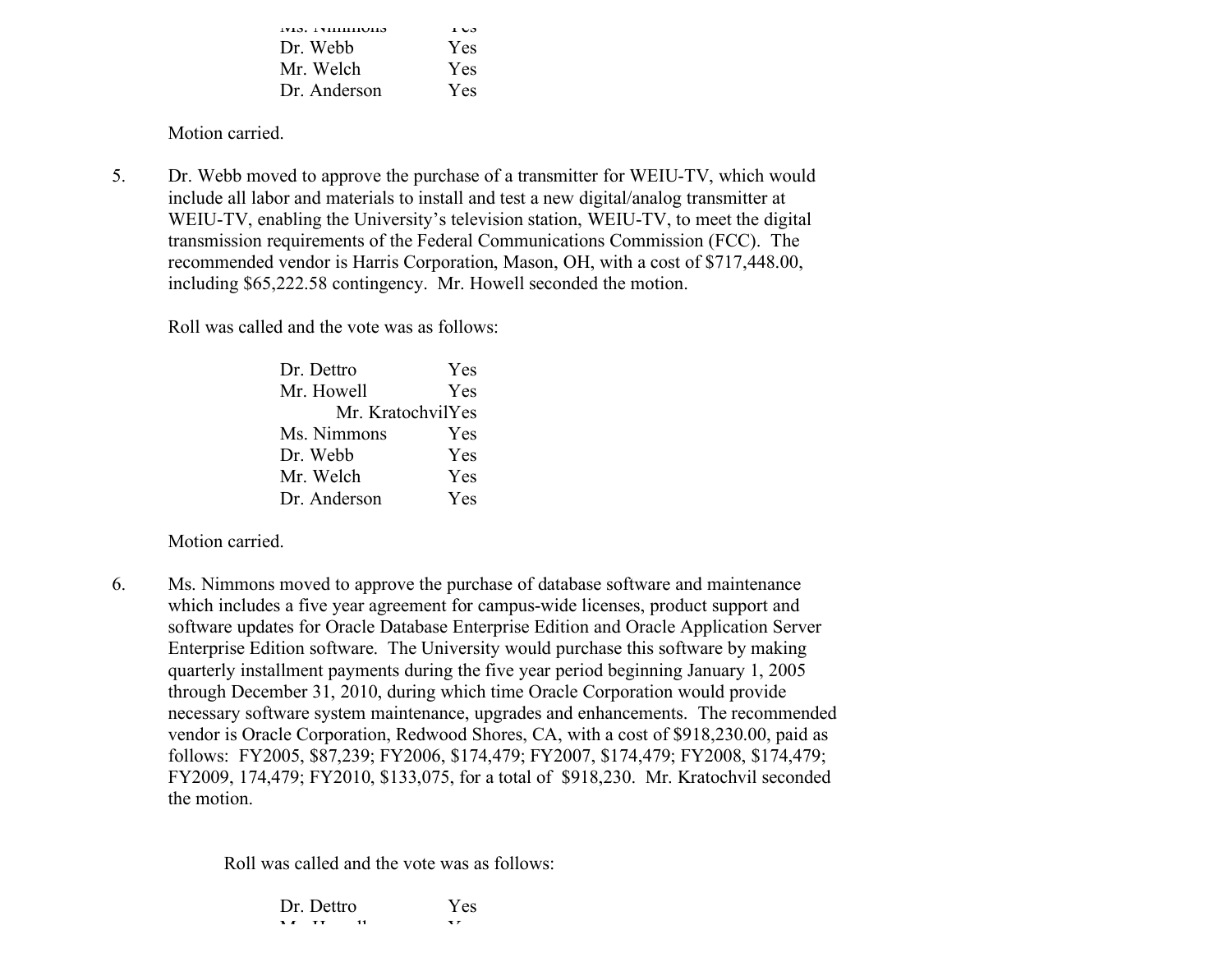| $LI.$ YY LUU | دن 1 |
|--------------|------|
| Mr. Welch    | Yes. |
| Dr. Anderson | Yes. |

7. Dr. Dettro moved to approve an extension of the Memorandum of Understanding Agreement with Painters District Council #58, concerning hours of work, working conditions, pay and benefits for extra-help painters. Eastern is seeking to extend this agreement from its original period, May 1, 2004 through September 30, 2004, to the end of the current calendar year, with a cost dependent on the actual number of painters hired and number of hours each painter works. Under terms of the agreement, the University is able to hire painters directly from the union hall, as well as other candidates who have successfully passed the appropriate civil service examination. Ms. Nimmons seconded the motion.

Roll was called and the vote was as follows:

| Dr. Dettro        | <b>Yes</b> |
|-------------------|------------|
| Mr. Howell        | Yes        |
| Mr. KratochvilYes |            |
| Ms. Nimmons       | <b>Yes</b> |
| Dr. Webb          | <b>Yes</b> |
| Mr. Welch         | Yes        |
| Dr. Anderson      | Yes        |

Motion carried.

8. Dr. Dettro moved to approve an addition to Lantz Arena, which includes the design of an addition that is approximately thirty (30) feet wide and one hundred fifty-six (156) feet long (4,680 gross square feet), plumbing, mechanical, electrical, fire alarm systems, interior design, furnishings, and any associated items that pertain to the coaching and academic aspects of the space, with a cost of \$875,000. Mr. Kratochvil seconded the motion.

Roll was called and the vote was as follows:

| Dr. Dettro        | Yes        |  |
|-------------------|------------|--|
| Mr. Howell        | Yes        |  |
| Mr. KratochvilYes |            |  |
| Ms. Nimmons       | <b>Yes</b> |  |
| Dr. Webb          | Yes        |  |
|                   |            |  |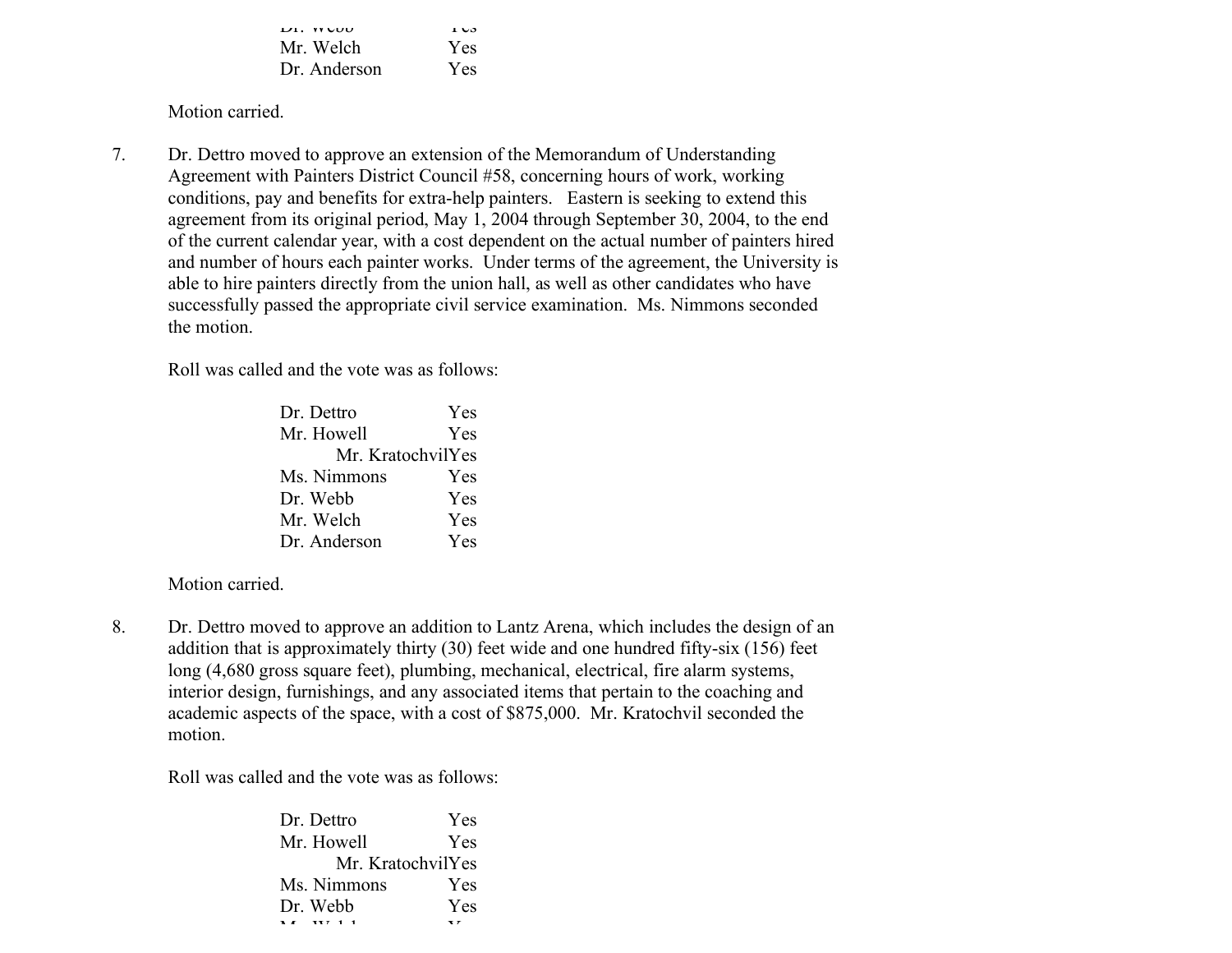Provost and Vice President for Academic Affairs effective August 1, 2005 through July 31, 2007; Mr. Jeff Cooley, Vice President for Business Affairs effective July 1, 2005 through June 30, 2007; Dr. Jill F. Nilsen, Vice President for External Relations effective August 1, 2005 through July 31, 2007; and Dr. Richard McDuffie, Athletic Director effective July 1, 2005 through June 30, 2007. Mr. Howell seconded the motion.

Roll was called and the vote was as follows:

| Dr. Dettro        | Yes |  |
|-------------------|-----|--|
| Mr. Howell        | Yes |  |
| Mr. KratochvilYes |     |  |
| Ms. Nimmons       | Yes |  |
| Dr. Webb          | Yes |  |
| Mr. Welch         | Yes |  |
| Dr. Anderson      | Yes |  |

Motion carried.

10. Dr. Webb moved to approve the Eastern Illinois University Foundation - Master contract revision, which includes provisions for the use of Foundation space and increases the University's payments to the Foundation by nine thousand dollars (\$9,000.00) per year to compensate the Foundation for the use of the space. Ms. Nimmons seconded the motion.

Roll was called and the vote was as follows:

| Dr. Dettro        | Yes |  |
|-------------------|-----|--|
| Mr. Howell        | Yes |  |
| Mr. KratochvilYes |     |  |
| Ms. Nimmons       | Yes |  |
| Dr. Webb          | Yes |  |
| Mr. Welch         | Yes |  |
| Dr. Anderson      | Yes |  |

Motion carried.

11. Dr. Dettro moved to approve JP Morgan Chase and Company as an approved depository for non-appropriated funds. Ms. Nimmons seconded the motion.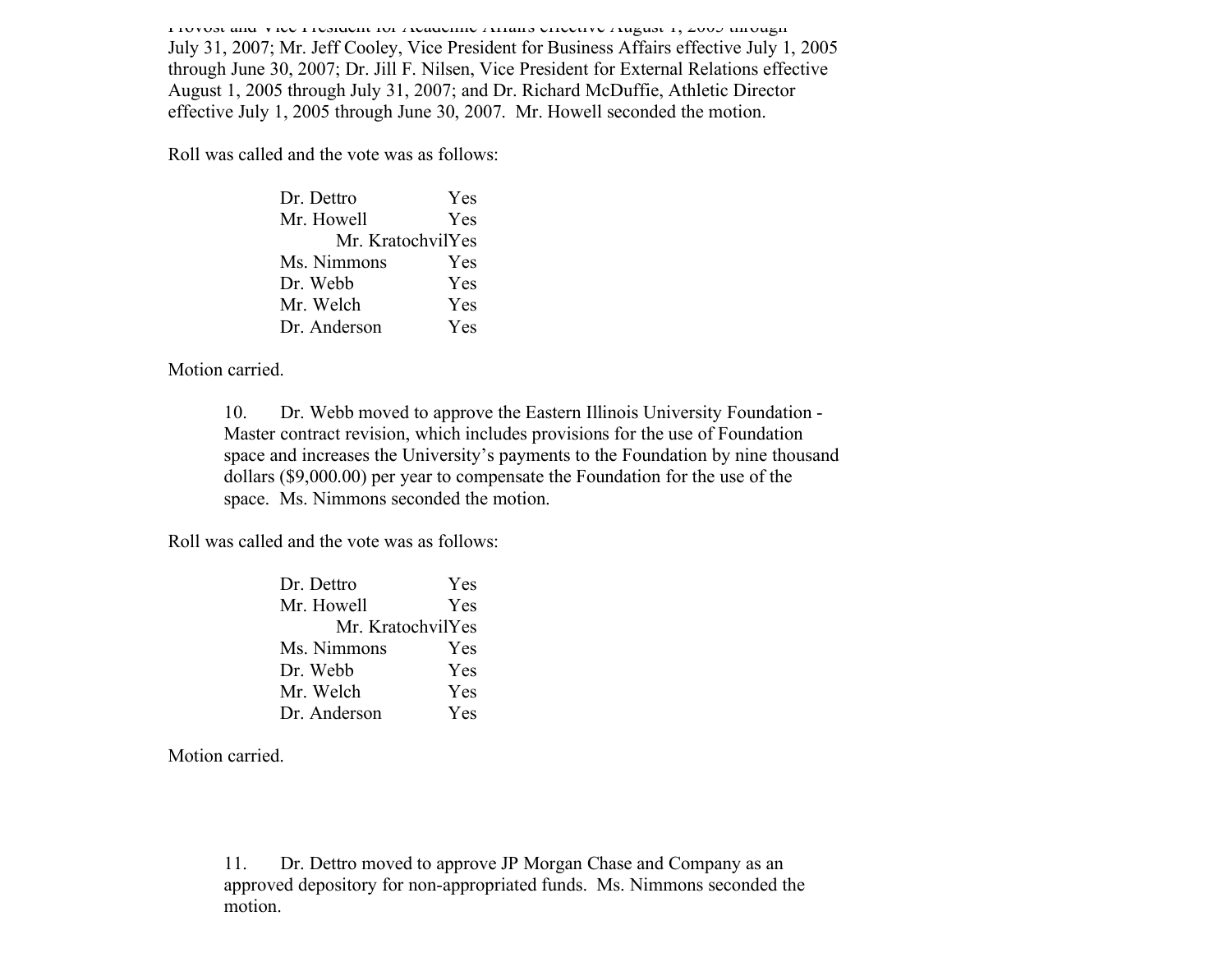| <b>PH.</b> IMARUMITI LO |            |  |
|-------------------------|------------|--|
| Ms. Nimmons             | Yes        |  |
| Dr. Webb                | Yes        |  |
| Mr. Welch               | <b>Yes</b> |  |
| Dr. Anderson            | Yes        |  |

## **Information Items**

FY 2004 Deposit and Investment Report – For FY 2004, the University had an average daily investment balance of approximately \$35.9 million and a net average daily balance of approximately \$33.8 million. The annualized average yield for the year was 1.54 percent. For the three months ending September 30, 2004, the interest earned on investment for the Operating Funds was \$131,376, and the return on investments for the Endowment Funds was .68%.

## Summary of Purchases \$100,000 - \$249,999

| Vendor               | <b>Type of Purchase</b>                                                            | <u>Bids</u>   | Amount    |
|----------------------|------------------------------------------------------------------------------------|---------------|-----------|
| Prairie State Waste  | Trash collection and disposal<br>Services                                          | a<br>services | \$160,000 |
|                      |                                                                                    | for FY05      |           |
| and Associates, Inc. | Henneman, Raufeisen Design services for fire protection<br>systems for Carman Hall |               | b         |

# a This purchase was made in accordance with a contract with Prairie State Waste Services.

b This vendor was selected in accordance with the Quality Based Selection (QBS) Act.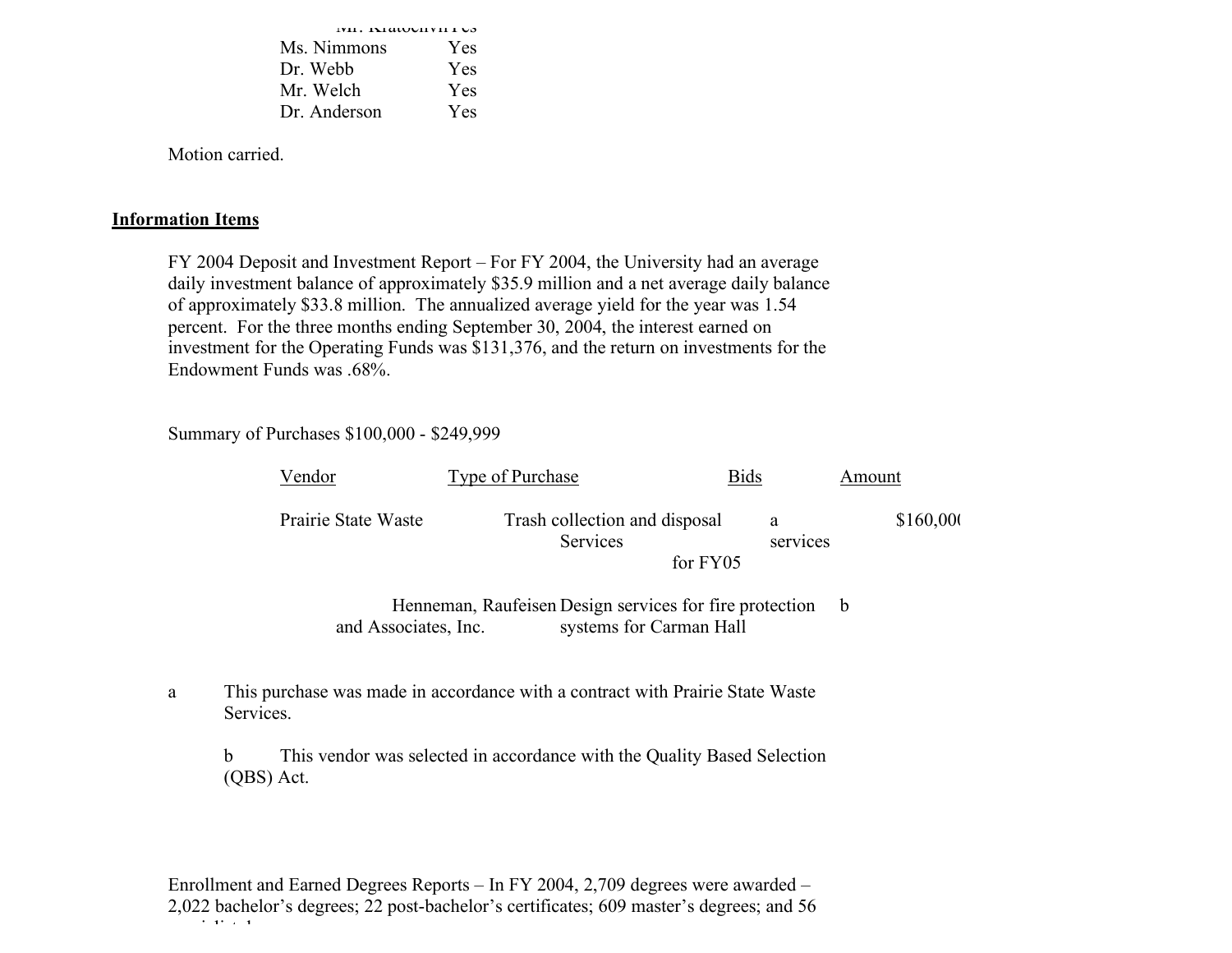gave an overview of the Alumni Association activities, including Homecoming, annual alumni awards, and the Legacy and Lord scholarships selection and presentation. Ms. Young also informed the Board of the Alumni Association's upcoming centennial celebration, during which a clock tower will be donated to the University. This dedication is planned for April 30, 2005.

Information Technology Services - Mihir "Chat" Chatterji, Assistant Vice President for Information Technology Services, and Dr. Mike Hoadley, Assistant Vice-President for Academic Affairs Technology gave an overview on technology updates, including the new network system, which was finished ahead of schedule and under budget; and the creation/consolidation of a help desk in the Gregg Triad, which is available 24 hours a day, at least 5 days a week. Bill Witsman gave a presentation on Banner, a major technology venture that will replace all the University's primary information systems, from a company called SCT, now identified as SunGard SCT.

North Central Association (NCA) Accreditation Report –Dr. Jill Owen and Dr. Cheryl Noll made a presentation to the Board regarding the time-line of reports, etc. for the NCA Report, and also the expected time-line of activities after the Accreditation team has completed their on-campus visit. The NCA visit is scheduled for February 13 - 15, 2005.

Update on Title IX Gender Equity Surveys - Cynthia Nichols from the Office of Civil Rights and Diversity presented information regarding the annual survey and perception of opportunities to participate in Intercollegiate Athletics. Approximately 1,687 freshmen and 449 transfer students were surveyed during the summer orientation process. This process is required by the U.S. Office of Civil Rights, to monitor whether the university is providing equal opportunities in athletics. Data suggests that Eastern is currently fully and effectively accommodating the interest and abilities of its women students to participate in Intercollegiate Athletics.

FY2004 Income Producing Contracts - There were 93 awards \$10,000 and over and 166 awards under \$10,000 with a combined value of \$10,192,834.

#### **Report from the University President**

President Hencken informed the Board that he recently attended the Illinois Board of Higher Education meeting. Eastern Illinois University was asked to make a presentation on our energy conservation plan, as EIU has been recognized for having the lowest cost per square foot of utility cost of any public university in the state of Illinois. This presentation was made by Jeff Cooley, Vice President of Business Affairs, and Gary Reed, Acting Director of Facilities Planning and Management.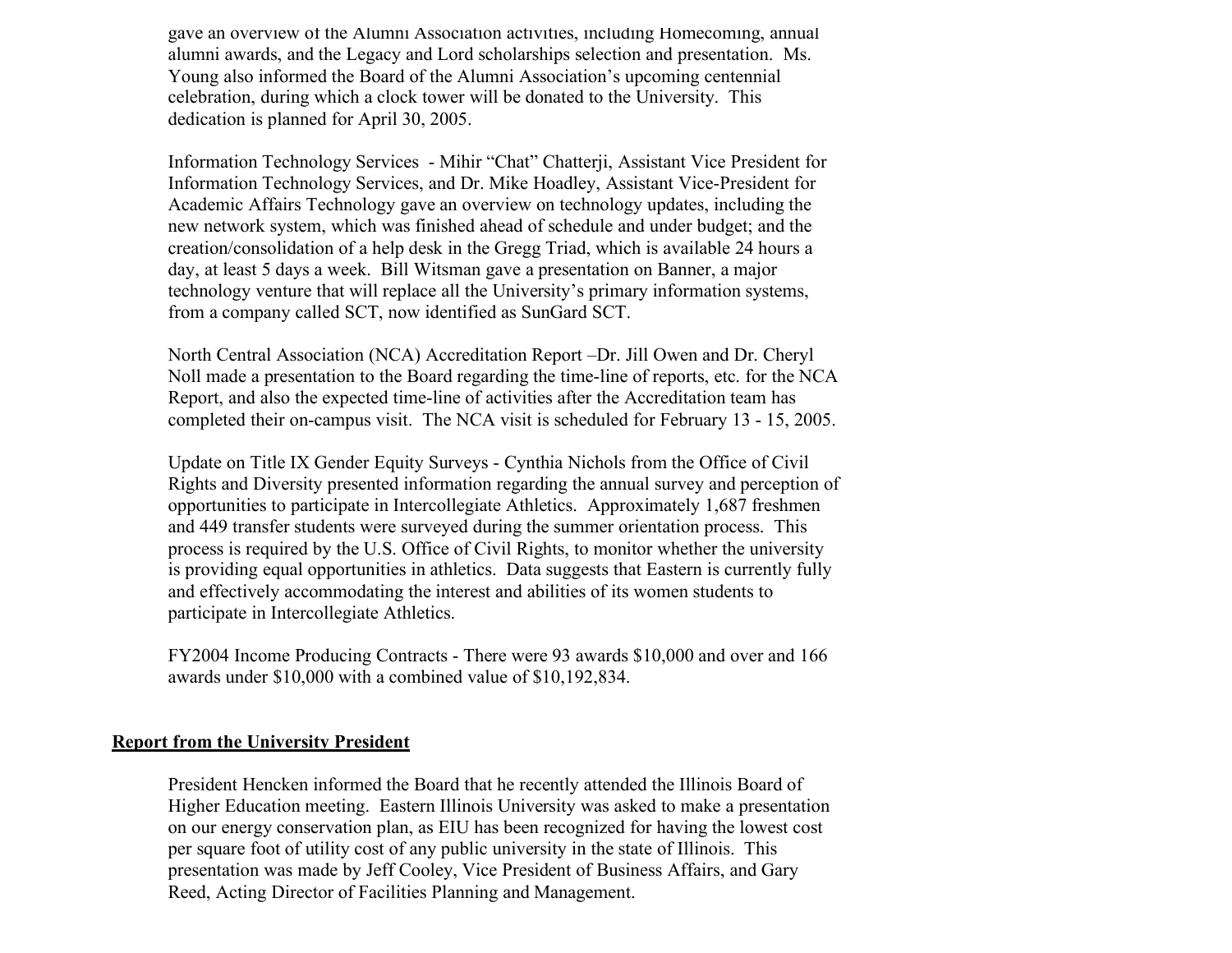## **Campus Reports**

Jim Johnson, Dean of the College of Arts and Humanities, and Jeff Lynch, the Associate Dean, gave a presentation outlining the areas of study in the College of Arts and Humanities and plans for the new Fine Arts building.

## **Reports from Constituencies**

Student Government – Mr. Christopher Getty, Student Body President

Mr. Getty informed the Board of the voter registration drive, during which over 3500 students were registered to vote. Mr. Getty reported that plans are underway for Panther Service Day, which will mark the third consecutive year that Student Government has sponsored this community service project. He gave a brief description of the Panther Service Day projects, and informed the Board that, because of this community service project, Charleston was given the Governor's Home Town Award this fall.

### **Report from the Board Chair**

Dr. Nate Anderson, Chairman of the Board of Trustees reported that all members of the Board have completed the required Ethics training. Dr. Anderson also announced new committees assignments: Finance Committee members are Mr. Jeffrey Lezotte and Dr. Robert Webb; Board Relations Committee members are Dr. Roger Dettro and Mr. Roger Kratochvil; Planning Committee members are Ms. Julie Nimmons and Dr. Nathaniel Anderson; and Board Bylaws, Policies, and Regulations Committee members are Mr. Leo Welch and Mr. Adam Howell. Dr. Anderson reported on the Black Alumni Student Reunion held on campus October 28-31, and he thanked the University staff for their help with this event.

Board Regulations Subcommittee – No report. Foundation Subcommittee – No report. Finance Subcommittee – No report. Planning Subcommittee – No report.

### **Adjourn**

Dr. Dettro moved to adjourn. Dr. Webb seconded the motion.